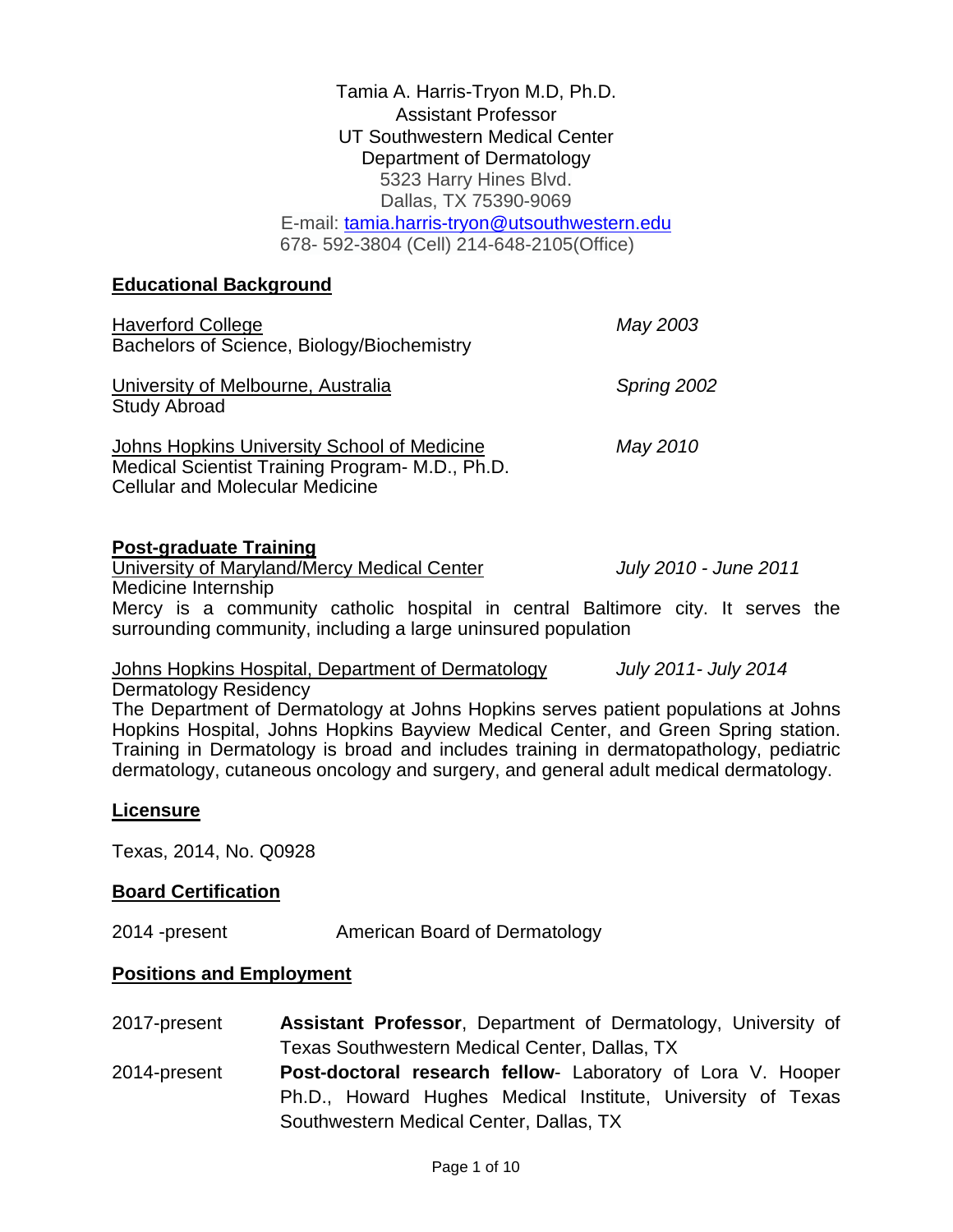| 2014-2017 | <b>Assistant Instructor, Department of Dermatology, University of</b> |
|-----------|-----------------------------------------------------------------------|
|           | <b>Texas Southwestern Medical Center, Dallas, TX</b>                  |
| 2006-2008 | Teaching assistant, Histology-Johns Hopkins University School         |
|           | of Medicine                                                           |
| 2001-2003 | Writing Center Tutor, Haverford College, Haverford, PA                |
| 2001      | Teacher's Assistant, for Organic Chemistry Laboratory,                |
|           | Haverford College, Haverford, PA                                      |

## **Research Experience**

**Postdoctoral Research-** UT Southwestern Medical Center- **PI: Lora Hooper**

Though insight has been gained into what organisms reside on the surface of the skin, little is known about how these organisms – collectively termed the "microbiota" – impact the immune system. We show that RELMα is a protein made by the skin in response to the microbiota and can directly kill bacteria.

**Resident Research**- Johns Hopkins Department of Dermatology- Clinical and Translational Research Program; PI: **Anna Chien M.D. and Sewon Kang M.D.** Projects:

1. Linking the inflammation of the skin and the eye in rosacea- supported by American Acne and Rosacea Society (with Julie Zang MD, PhD).

2. Skin Aging in African Americans-establishing a photonumeric scale and contributing factors.

**Graduate Thesis** Johns Hopkins University School of Medicine- PI: Vascular biology laboratory of **Charles J. Lowenstein M.D.** Project: microRNA -126 and its role in endothelial cell biology. Work supported by the MSTP award and National Heart, Lung, and Blood Institute - Graduate Research Supplement (GRS).

**Undergraduate Thesis/Haverford College**- PI: Molecular microbiology laboratory of Iruka **Okeke Ph.D.** Project: Construction of an isogenic mutant of the gene heat resistant agglutinin 1(hra1), in order to elucidate its role in the agglutination phenotype of *Enteroaggregative Escherichia coli.*

## **Summer Research-Wyeth Pharmaceuticals-2002–** PI: **Daniel Johnston Ph.D.**

Project: Elucidating potential targets for a male contraceptive through polymerase chain reaction, rapid amplification of cDNA ends (RACE), and Northern Blot techniques.

**Summer Research-National Institute of Health-2001– PI**: **Anthony Basile Ph.D.** at the National Institute of Diabetes, Digestive, and Kidneys in Bethesda, MD. Project: Working memory of muscarinic receptor knockout mice.

**Summer Research-University of Toronto-2000**– PI: **Sergio Grinstein Ph.D**. in the McMaster research wing of the Hospital for Sick Children. Project: Phagosomal pH changes of macrophages and neutrophils during phagocytosis.

**Summer Research-University of British Columbia-1999** - St. Paul's Hospital's Mac Donald research wing. PI: **Shizu Hayashi Ph.D. and Ted Sedgwick Ph.D.** Project: The integration of adenovirus DNA into chromosomes of human bronchial epithelial cells.

**Summer Research -Temple University- 1997, 1998**- PI: **Erik Murer Ph.D**. Project: Biochemistry of platelet aggregation.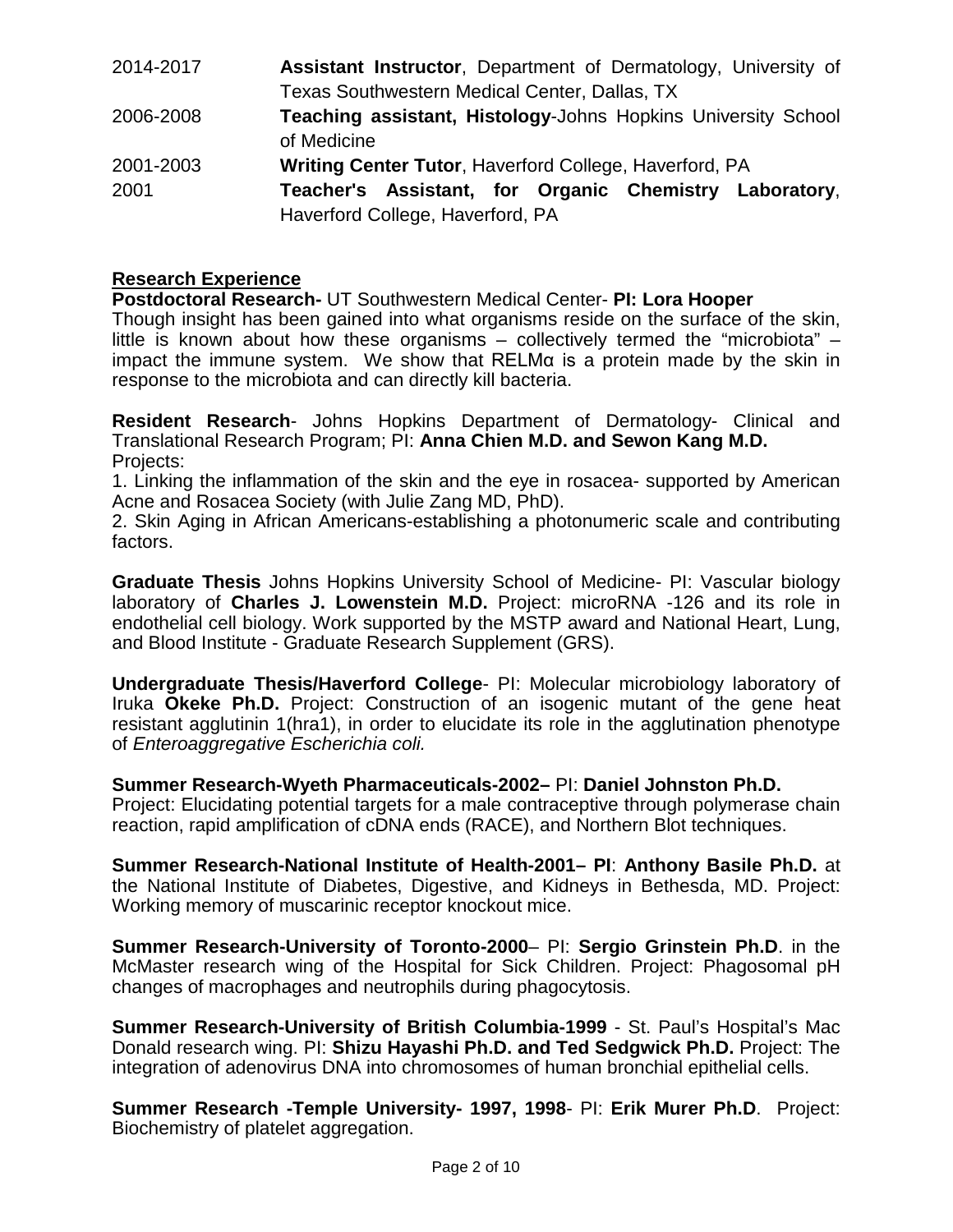# **Academic and professional honors/awards**

- 2017 **Burroughs Wellcome Fund Career Award for Medical Scientists**
- **Fellowship for Women in Dermatologic Research- American Fellow-**Sponsered by Lilly &Co and the Women's Dermatologic Society
- 2016-18 **Dermatology Foundation Career Development Award**
- **Robert Wood Johnson Foundation/ Harold Amos Semi-finalist**
- 2015 **Burroughs Wellcome Fund-Post doctoral enrichment grant recipient**-Microbiota-immune system interactions in the skin
- 2014 **Judy Warson Award for Clinical Excellence** Johns Hopkins Department of Dermatology
- 2014 Society for Investigative Dermatology invitee- resident retreat for future academicians
- 2013 Johns Hopkins Center for Global Heath- Resident Travel Grant
- 2012 **American Academy of Dermatology**-Resident International Grant-UPenn/Botswana Partnership
- 2004 Johns Hopkins Center for Global Health- Medical Student Travel Grant<br>2003 **Ariel G. Loewy Prize** for Senior Research in Biology, Haverford Colle
- Ariel G. Loewy Prize for Senior Research in Biology, Haverford College, Haverford, PA
- 2003 **Magna Cum Laude,** Haverford College, Haverford, PA
- 2003 **Phi Beta Kappa,** Haverford College, Haverford, PA
- 
- 2003 Charles A. Dana Grant, Haverford College, Haverford, PA Advanced placement scholar with Distinction, Atlanta, GA
- 1997 NIH High School Scientist Award
- 1998 Winner of National Abstract Competition/ "Acres of Diamond Award"
- 1999 Advanced placement scholar with Distinction, Atlanta, GA
- 2000 Winner of National Abstract Competition/ "Acres of Diamond Award"

## **Peer-reviewed Publications**

## **Published:**

- 1. **Harris TA**, Yamakuchi M, Kondo M, Oettgen P, Lowenstein CJ. Ets-1 and Ets-2 regulate the expression of microRNA-126 in endothelial cells**. Arterioscler Thromb Vasc Biol**. 2010 Oct; 30(10):1990-7. Epub 2010 Jul 29. **Cited: 118**
- 2. Samhita Bhargava, Brandon B Johnson, Jennifer Hwang, **Tamia A Harris**, Anu S George, Amanda Muir, Justin Dorff and Iruka N Okeke. The heat resistant agglutinin 1 is an accessory enteroaggregative Escherichia coli colonization factor**. J Bacteriol**. 2009 May 29. **Cited: 22**
- 3. **Harris TA,** Yamakuchi M, Ferlito M, Mendell JT, Lowenstein CJ. MicroRNA-126 regulates endothelial expression of vascular cell adhesion molecule 1. **Proc Natl Acad Sci** U S A. 2008 Feb 5; 105(5):1516-21. **Cited: 772**
- 4**.** Chien AC, Qi J, Grandhi R, Kim N, Alessi Cesar SS, **Harris-Tryon TA**, Jang MS, Olowoyeye O, Kuhn D, Leung S, Rainer BM, Poon F, Suh J, Cheng N, Okoye GA, Kang S. Effect of age, gender, and sun exposure on ethnic skin photoaging: evidence gathered using a new photonumeric scale. **Journal of the National Medical Association.** 2017 June 7. Cited:

## **Submitted:**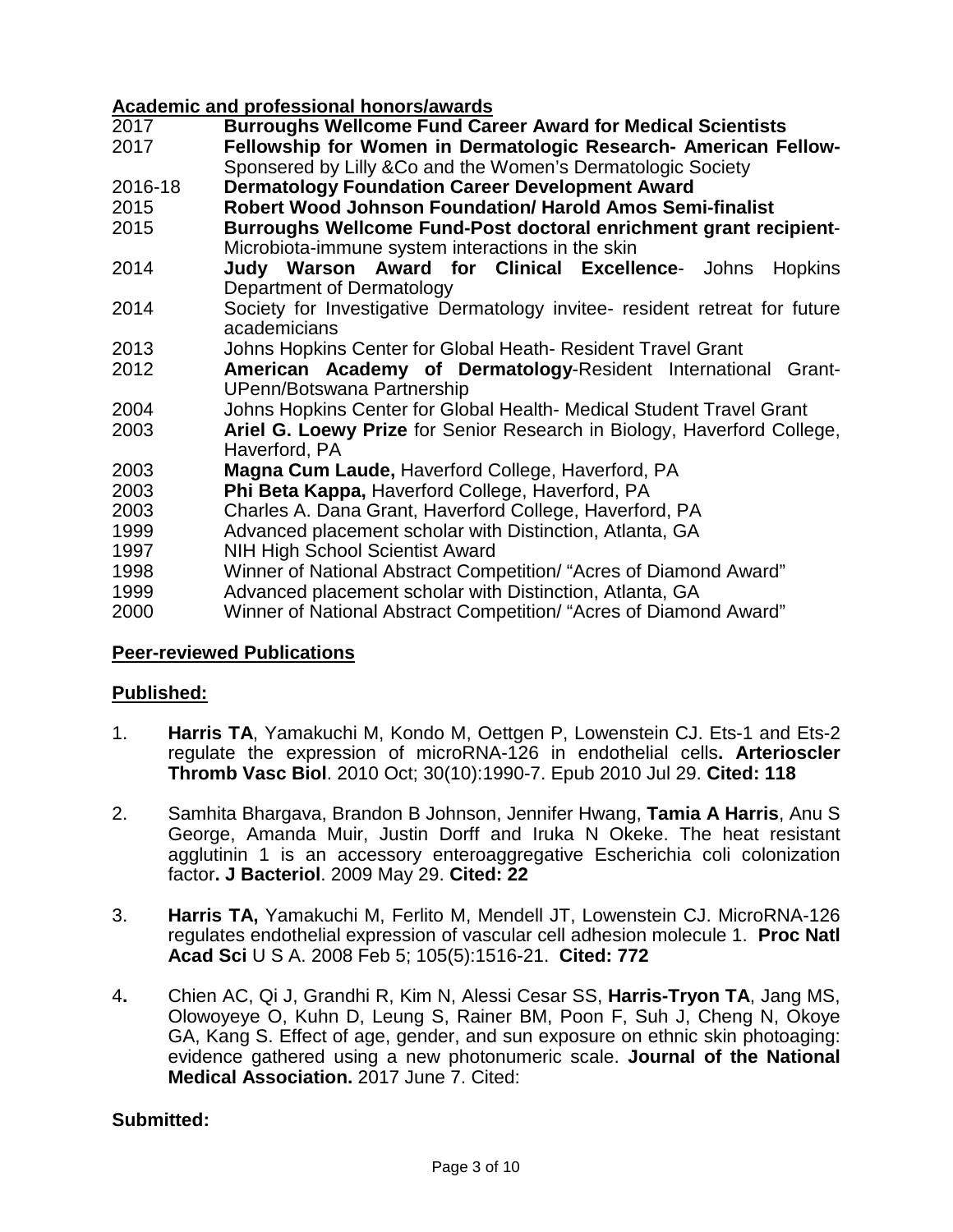1. Ji Qi, Radhika Grandhi, **Tamia Harris-Tryon**, Noori Kim, Min Soo Jang, Omolara Olowoyeye, Diane Kuhn, Sherry Leung, Barbara Rainer, Flora Poon, Sabrina Sisto Alessi Cesar, Jean Suh, Nancy Cheng, Ginette Okoye, Sewon Kang. Chronological aging in African-American skin: A reliable photonumeric scale demonstrates age and body mass index as contributing factors. **Journal of the National Medical Association.** 

**Acknowledgment:** Andrzej Jankowski, Cameron C. Scott, and Sergio Grinstein. Determinants of the phagosomal pH in neutrophils**. J Biol Chem**. 2002 Feb 22; 277(8):6059-66. Cited: 113

## **Presentations**

- 2017 Poster Presentation- Resistin-like molecule α (relmα) is a skin antimicrobial protein that is regulated by vitamin A-European Society of Dermatologic Research- Salzburg, Austria, September 2017 (scheduled)
- 2017 Oral Presentation (invited)- *Skin and Microbiota- An introduction to the world of microbiota with implications for Dermatology* - National Medical Association Meeting- July 31<sup>st</sup>, 2017.
- 2017 Oral Presentation- Resistin-like molecule α (relmα) is a skin antimicrobial protein that is regulated by vitamin A. UT Southwestern Department of Dermatology Grand Rounds-June 22<sup>nd</sup>, 2017.
- 2017 Oral Presentation (invited) Resistin-like molecule α (relmα) is a skin antimicrobial protein that is regulated by vitamin  $A - UT$  Southwestern Department of Immunology Research Symposium. May 26th, 2017
- 2017 Oral Presentation (selected) Resistin-like molecule α (relmα) is a skin antimicrobial protein that is regulated by vitamin  $A -$  Society of Investigative Dermatology, April 28th, 2017
- 2017 Poster Presentation Resistin-like molecule α (relmα) is a skin antimicrobial protein that is regulated by vitamin A- Society of Investigative Dermatology, April 28th, 2017
- 2016 Oral Presentation(invited)- Biologics in Psoriasis- National Medical Association Meeting- August 1<sup>st</sup>, 2016.
- 2016 Oral Presentation- *Microbiota-immune system interactions in the skin.* UT Southwestern Department of Dermatology Grand Rounds-May 6th 2016.
- 2015 Oral Presentation- *Clinical improvement of diffuse dermal angiomatosis of the breast after transition to electronic cigarettes as a bridge to smoking cessation.* Caribbean Dermatological Association. Bridgetown, Barbados. November 6<sup>th</sup> 2015.
- 2015 Poster Presentation- *Determining the function of Resistin Like Molecule α (RELMα) in Cutaneous Host Defense-* Burrough Wellcome Fund Awardee Networking meeting. Research Triangle Park, NC. October 7<sup>th</sup>,8<sup>th</sup> 2015. Southwestern Department of Immunology research symposium.
- 2015 Oral Presentation- *Determining the function of Resistin Like Molecule α (RELMα) in Cutaneous Host Defense -*UT Southwestern Department of Immunology. Work in Progress session. October 2<sup>nd</sup> 2015.
- 2015 Poster Presentation- *Microbiota-immune system interactions in the skin-* UT Southwestern Department of Immunology research symposium
- 2015 Oral Presentation- UT Southwestern Dermatology Grand Rounds- April 9th 2015- *Skin and Microbiota- An introduction to the world of microbiota with implications for Dermatology*
- 2015 Poster Presentation- Society for Investigative Dermatology- 2015-4<sup>th</sup> author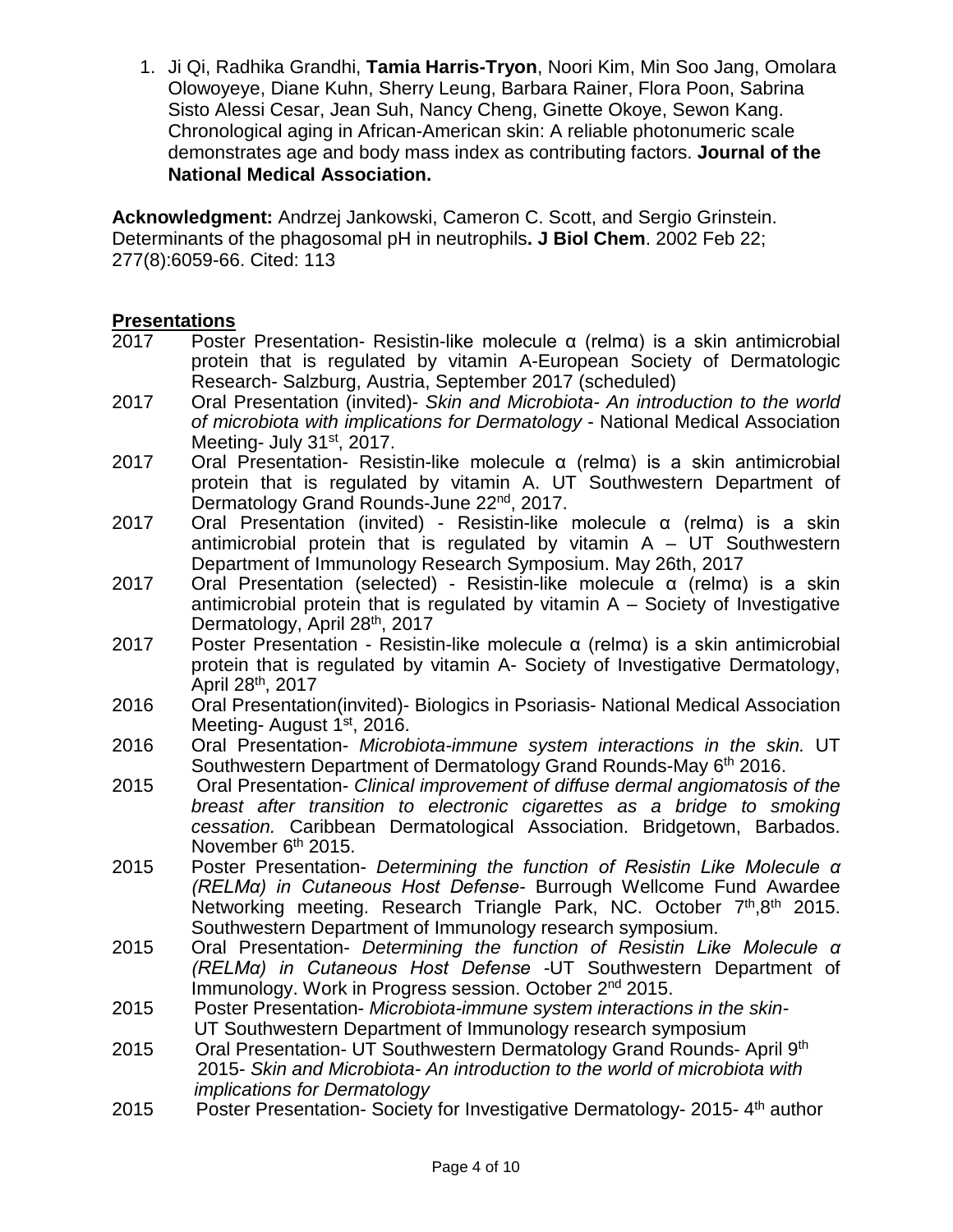*Photoaging in African-American skin: a reliable photonumeric scale reveals age, male gender, and sun exposure as contributory factors.*  Poster Presentation- Society for Investigative Dermatology- 2015-4<sup>th</sup> author *Development of a Photonumeric scale for facial photoaging in African-Americans*

- 2014 Poster Presentation- Johns Hopkins Department of Dermatology Research Day-*Antimicrobial peptides in ocular and cutaneous rosacea*
- 2013 Oral Presentation- Emory University *mir-126 in Endothelial Biology*
- 2012 Oral presentation "Gross and Microscopic" -presented at American Academy of Dermatology by Julie Zang MD, PhD
- 2009 Oral presentation Johns Hopkins MD/PhD retreat- *mir-126 in Endothelial Biology*
- 2007 Poster Presentation Johns Hopkins Vascular Medicine Initiative conference *MicroRNA-126 regulates endothelial expression of vascular cell adhesion molecule 1*
- 2007 Poster Presentation at American Heart Association. NHLBI poster session *MicroRNA-126 regulates endothelial expression of vascular cell adhesion molecule 1*
- 2003 Poster Presentation at New England Science Symposium- *Enteroaggregative Escherichia coli strains harbor genes encoding a family of outermembrane adhesins*
- 2000 Oral Presentation at San Diego scientific youth conference -*Integration of adenovirus E1A DNA into human chromosomes.*
- 1998 Oral Presentation at the AAMP-Association for Academic Minority Physicians

## **Society Memberships/Volunteerism**

| Author, Question Bank American Academy of Dermatology            |
|------------------------------------------------------------------|
| Mentor, UT Southwestern-"Gotcha Covered" Mentorship Program      |
| <b>Volunteer- Agape Medical Clinic- Dermatology</b>              |
| Member, National Medical Association                             |
| Member, Women's Dermatological Society                           |
| Member, Society of Investigative Dermatology                     |
| Member, American Academy of Dermatology                          |
| Haverford College Class of 2003, Class chair                     |
| <b>National Medical Association</b>                              |
| Member, Student National Medical Association                     |
| <b>Member of the Board, Student National Medical Association</b> |
|                                                                  |

# **Academic Experiences- Conferences Attended**

- 2017 Burroughs Wellcome Fund Awardee Networking meeting (scheduled)<br>2017 **Buropean Society of Dermatological Research, Salzburg, Austria** a
- European Society of Dermatological Research, Salzburg, Austria (scheduled)
- 2017 National Medical Association, Dermatology section, Philadelphia, PA
- UT Southwestern Department of Immunology Research Symposium
- 2017 Society of Investigative Dermatology, Portland, OR
- 2016 National Medical Association, Los Angeles, CA
- American Academy of Dermatology, Washington DC
- 2015 Burroughs Wellcome Fund Awardee Networking meeting
- 2015 Carribean Dermatological Society, Bridgetown, Barbados
- 2015 UT Southwestern Department of Immunology Research Symposium
- 2015 Society of Investigative Dermatology, Atlanta, GA
- American Academy of Dermatology, San Francisco, CA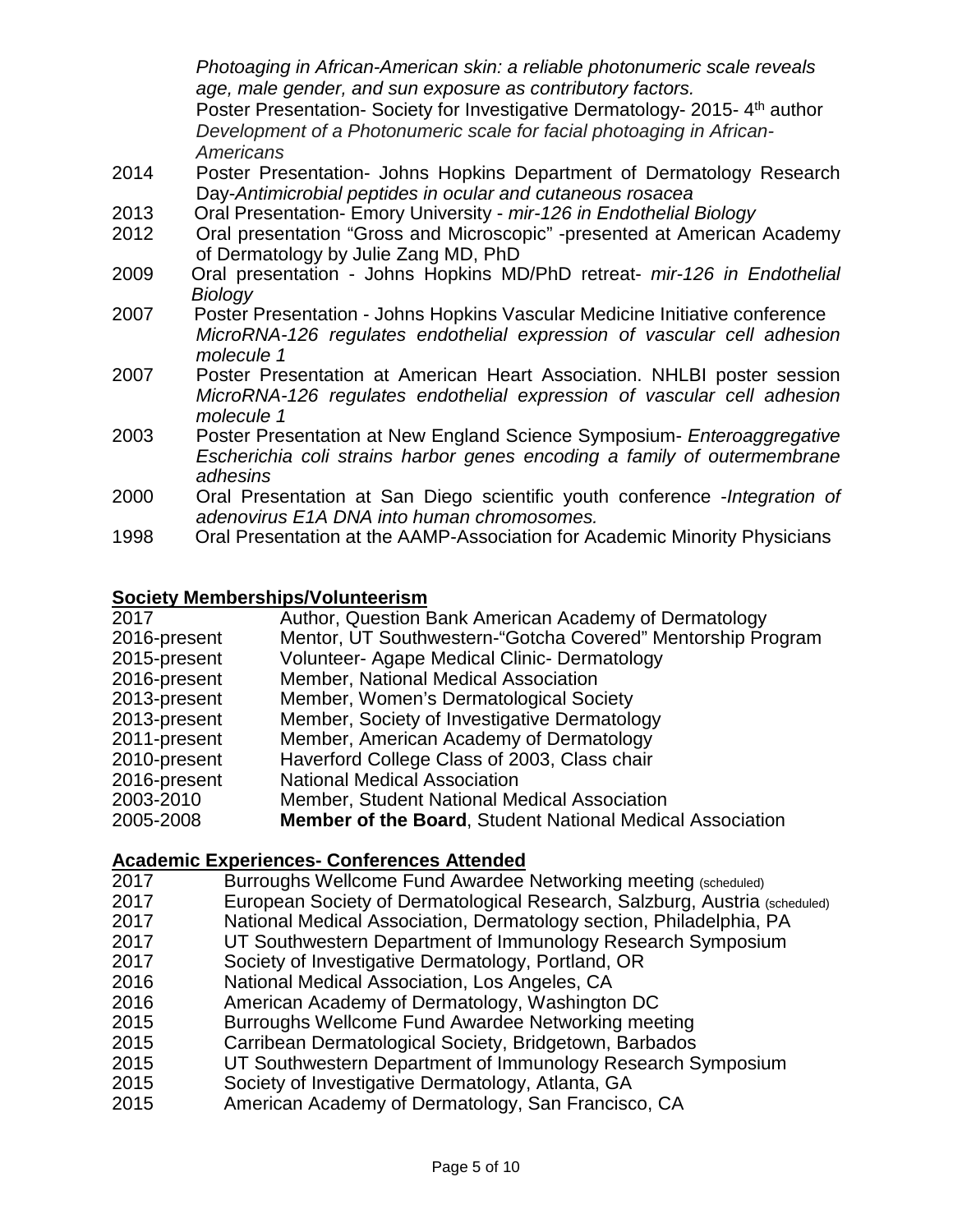- 2014 Johns Hopkins Department of Dermatology research symposium, Baltimore, MD
- 2014 Society of Investigative Dermatology/Resident Research Retreat, Albuquerque, NM
- 2013 American Academy of Dermatology, Miami, FL
- 2012 National Psoriasis Foundation- Resident Meeting, Chicago, IL
- 2012 Washington D.C. Dermatological Society, Fairfax, VA
- 2011 Washington D.C. Dermatological Society, Bethesda, MD
- 
- 2010-2014 Maryland Dermatological Society, 2010-2014, Baltimore, MD Student National Medical Association/Annual Medical Education Conference (SNMA/AMEC) - (board member 2005-2008)
- 2007 **Johns Hopkins School of Medicine- Diversity Initiative Retreat:** *Voices for Change*-**Dean Edward Miller**- St. Michael's, MD- Inn at Perry Cabin
- 2007 American Heart Association, Orlando, FL
- 2007 Johns Hopkins Vascular Medicine Initiative conference, Baltimore, MD
- 2003 New England Science Symposium, Boston, MA

## **Research Support Ongoing Research Support: Burroughs Wellcome Fund Career Award for Medical Scientists (CAMS)**

Title: Burroughs Wellcome Fund CAMS Project Goal: This program is intended to support early career physician scientist as they transition to independence. Principal Investigator: Tamia Harris-Tryon Source of Support: Burroughs Wellcome Trust Start Date: 9/1/2017 End Date: 8/31/2022 Amount: \$700,000/5 years

## **Dermatology Foundation Career Development Award**

Title: Dermatology Foundation Career Development Award

Project Goal: The Physician Scientist CDA supports the academic career of a physicianscientist who is devoted to clinical dermatology, and assists in the transition from fellowship to established investigator. Principal Investigator: Lora Hooper Source of Support: Dermatology Foundation

Start Date: 7/1/2016 End Date: 6/30/2018 Amount: \$55,000 annual salary stipend (renewable up to three years) Budgetary Overlap: None

## **Burroughs Wellcome Fund Post Doctoral Enrichment Program**

Title: Burroughs Wellcome Fund/ Postdoctoral Enrichment Award Project Goal: This program is intended to substantially enhance the postdoctoral training and experience of underrepresented minority (URM) scientists.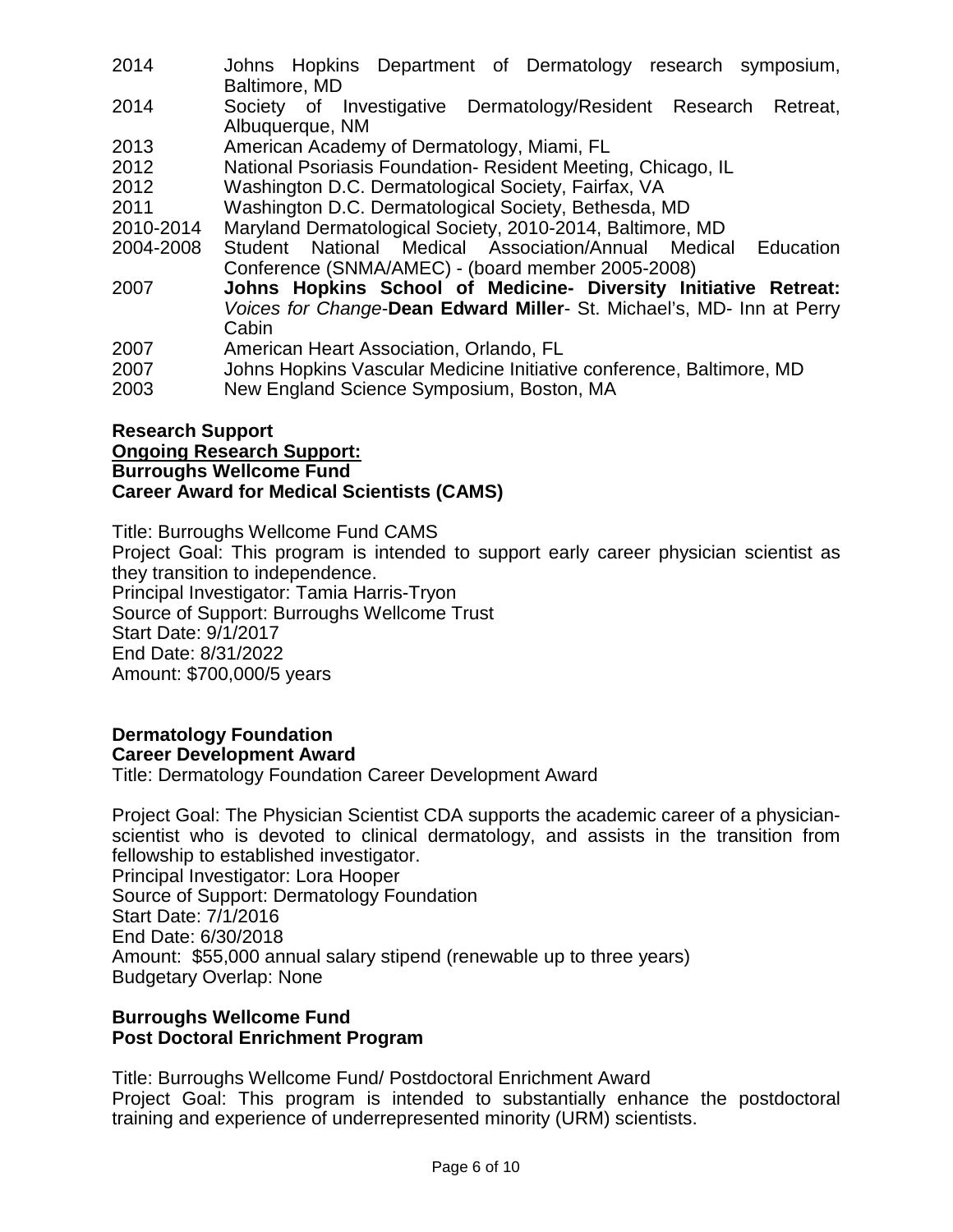Principal Investigator: Lora Hooper Source of Support: Burroughs Wellcome Start Date: 9/1/2015 End Date: 8/31/2017 Amount: Supplemental support (non-salary) \$20,000 annually Budgetary Overlap: This grant provides non-salary support

## **Completed Research Support:**

**T32**<br>Ponciana Cruz (PI) 10/01/2014-present NIH Integrative Immunology/Dermatology Training Grant The goal of this training grant is to provide post-doctoral fellows with advanced immunology training. Role: Post-doctoral fellow/Trainee

Title: Dermatology Research Training Program Project Goal: Because improved patient care depends on scientific discovery applied to human conditions, our goal is to produce scientific investigators and leaders in Dermatology by recruiting promising individuals into research programs that will train them effectively. Principal Investigator: Ponciana Cruz Source of Support: T32 AR 065969 Start Date: 7/1/2014 End Date: 6/30/18 Amount: Salary Support: \$50,112 annually Budgetary Overlap: T32 support concluded

## **NIH, National Heart, Lung, and Blood Institute**

Charles J. Lowenstein M.D. (PI) 08/2006- 08/2008 Graduate Research Supplement. Role: Graduate Student/Trainee

## **Teaching and mentorship activities:**

**MAPS (Minority association for Pre-medical students) workshop and panel discussion- UTSW SNMA-** Saturday, March 3rd 2017

**Panel discussion-** Student National Medical Association-UTSW-February 2017 Goal: Discussion with medical students on approaches to discrimination on the wards.

**Panel discussion**- National Medical Association/Dermatology Section-2016 Goal: Increase awareness of career opportunities in Dermatology

**Screening of the movie** *Black Hair***-** April 14th 2015- with Mellissa Mauskar M.D., Katherine Ayoade, M.D., Ph.D.,

Goal: Increase cultural competency for dermatology resident when seeing African American patients.

**Resident Kodachromes**- May 29, 2015- Botswana images- clinical images from and HIV endemic region.

Goal: Generating differential diagnoses based on clinical images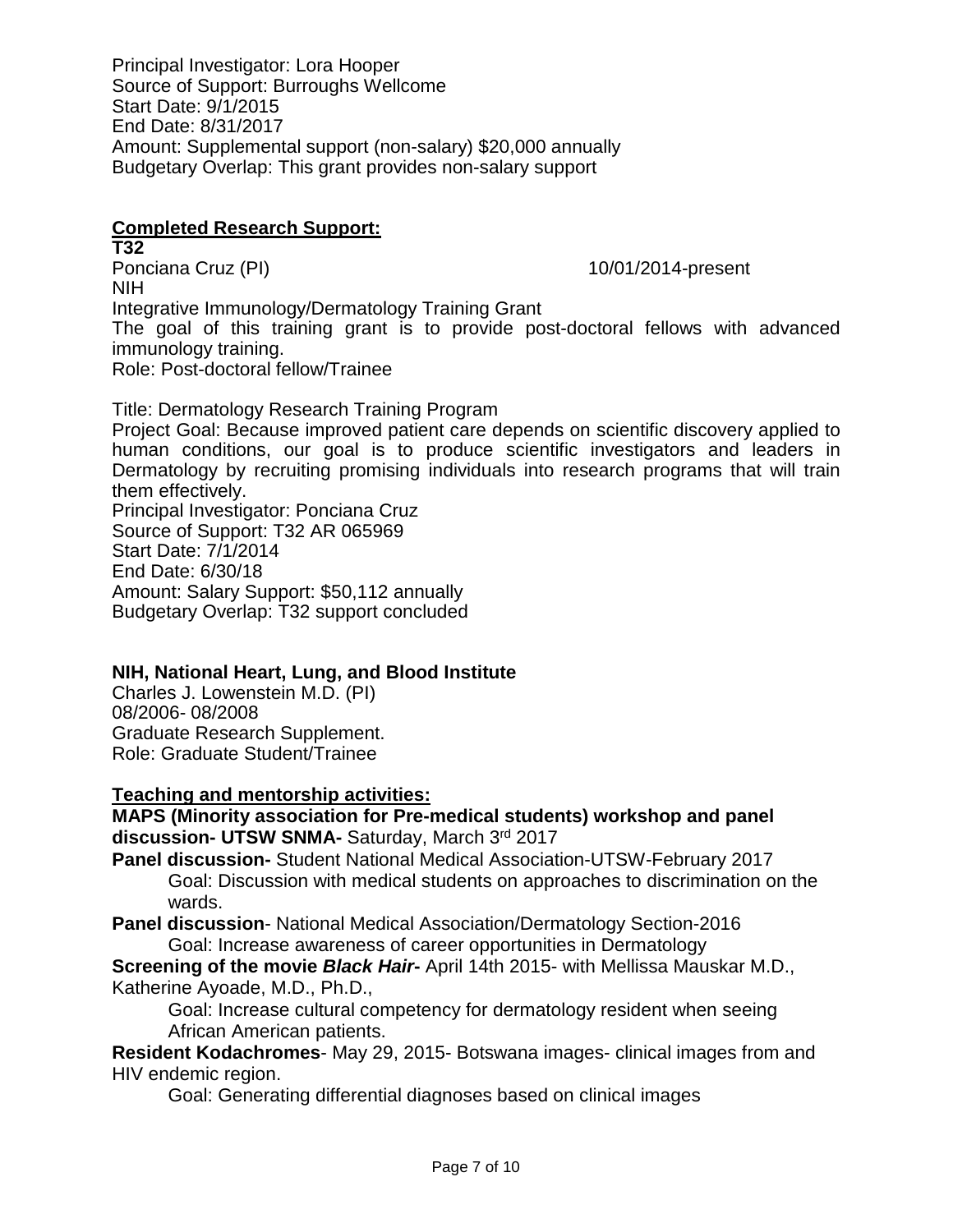**Teaching session for Physician Assistants**- Kodachromes of disease in ethnic skin-January 2016-

Goal: Approaches to diagnosis of medical illness in darkly pigmented skin **SNMA/MAPS evening dinners at Dr. Pandya house**- September 30th 2016 and September 2015

Goal: Increase exposure of medical students and undergraduate students to careers in Dermatology

## **Current Mentees:**

| Whiteny Gao, Medical Student UTSW- summer research project       |
|------------------------------------------------------------------|
| Dante Zanders, B.S. Preprofessional student, Georgia Tech, Texas |
| A&M masters student, 2016-present                                |
| Savannah Hampton Medical Student 2016-present,                   |
| <b>UTSW, Gotcha Covered Program</b>                              |
| Odinaka Onyanwu Medical Student                                  |
| Sarrah Dominique, B.S., Post Bac student                         |
| Andrew Chara- B.S. University of Washington/                     |
| <b>Technician Hooper Lab</b>                                     |
| Courtney Johnson-MSTP student Brown University                   |
|                                                                  |

# **Committee and Leadership Experience:**

**SID organizer of the Future Leaders session at the European Society of Dermatological Research-Salzburg Austria. September 2017 of Dermatological Research-**Salzburg,Austria. September 2017 (scheduled)

2007-08 **Student National Medical Association (SNMA): National Diversity research committee co-chair/ Director of the Physician Research Initiative (PRI)**

PRI initiative coordinator: My chief responsibility was coordinating the inaugural year of the physician research initiative (PRI). The goal of the PRI is to encourage the entrance of minority medical students into academic careers. This goal is achieved through, research forums, lectureships, and scholarships, during the SNMA annual medical education conference (AMEC). Through these symposia, we increased the awareness of the national membership of physician research careers and opportunities available in academic medicine. As the committee chair I also served as an advisor to the Wilber C. Jordan research forum, a member of the Pfizer/David Satcher Fellowship Selection committee, an editor/contributor to the Pipeline/PRI issue of the Journal of the Student National Medical Association (JSNMA), and a member of the board of directors.

2006-2007 **Student National Medical Association Diversity research committee, national chair**

Member of the Board of Directors 2006-2007 Wilbert C. Jordan Research Forum coordinator Pfizer/David Satcher Fellowship selection committee member

2006-2007 **Student Member of the Johns Hopkins School of Medicine Admissions Committee**

Chosen by members of the graduating class of 2007, to serve as a student member of the Johns Hopkins School of Medicine admissions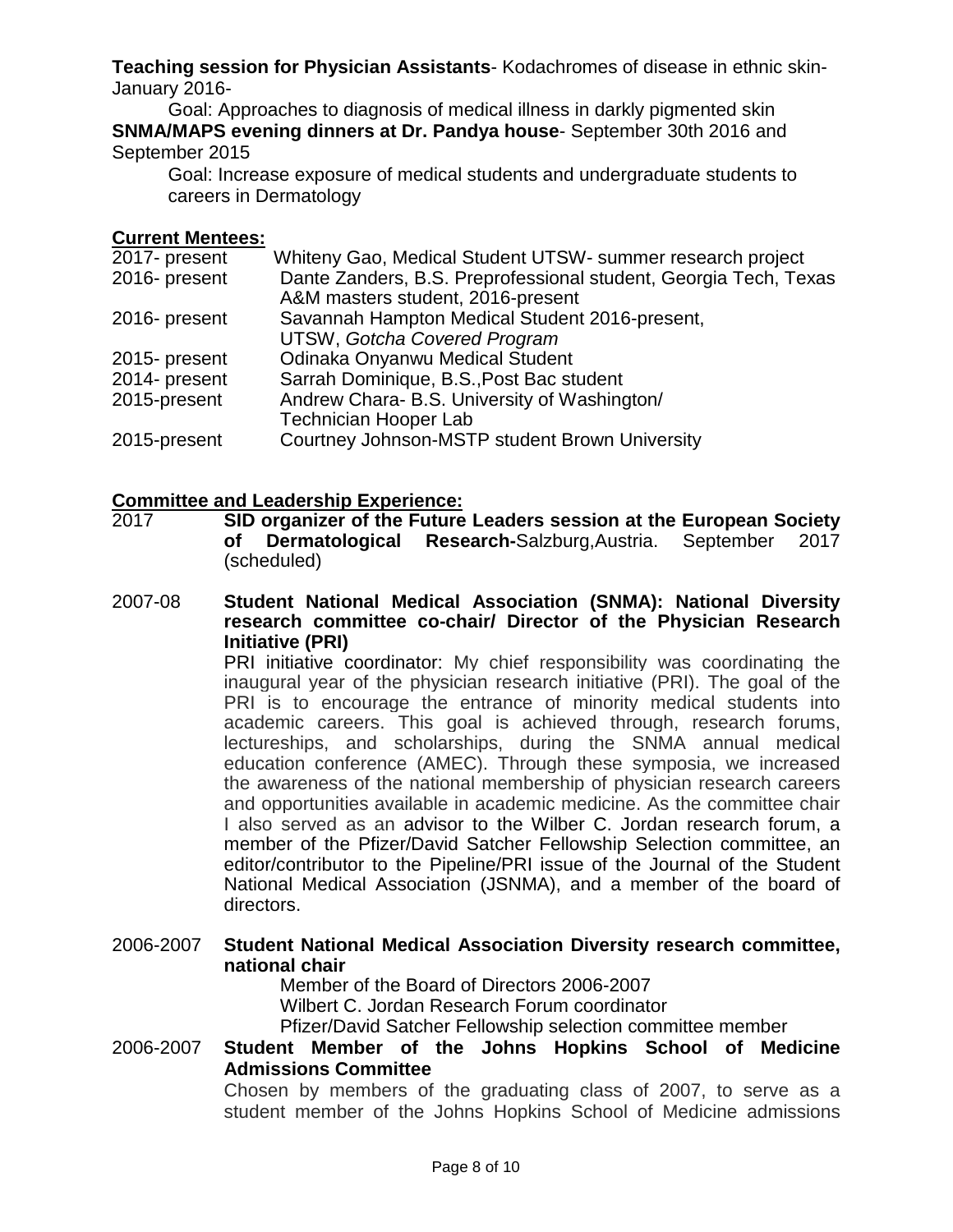committee. I interviewed potential candidates for the medical school and was present for all faculty committee meetings.

- 2004-2005 **Community Adolescent Sexuality Education Program-** Teacher (2004- 06) Coordinator (2004-05) provided sexuality education for Dunbar middle school in east Baltimore, Maryland. As a coordinator I worked with the local school board to get approval for the program and initiate program expansion.
- 2004 **Ghana Medical Mission** As part of the SNMA medical mission our group went to the coastal Ada Foah region of Ghana and participated in a community sexuality education program as part of the *Save a Million Lives* campaign. I was part of the analysis team that interviewed local women about their beliefs regarding sex, and HIV/AIDS so that our teaching efforts would more accurately reflect the culture of the Ghanaian communities.
- 2004 **Welcome Back Weekend Committee Co-Chair** Worked with the admissions office and the SNMA to organize the revisit weekend for minority students accepted to Johns Hopkins School of Medicine.
- 2001-2003 **Committee on Diversity- Haverford College-** A joint faculty and administrative panel chaired by President Tom Tritton that dealt with issues of diversity on campus. The committee had two student representatives. The committee met once a month to discuss and address current issues on campus.

## 2001-2002 **Peer Awareness Facilitator**

Peer Awareness is a Haverford College Program that engages first year students in discussion of Alcohol, Sex, Sexuality, Race, Class, and Rape and Sexual Assault. Facilitators lead and guide each session through the use of various facilitation techniques and lecture materials. It is designed to inform incoming freshmen of various social issues as well as encourage them to engage in their own discussions about these topics after the program has concluded.

## 2000-2001 **Customs Person (Resident Advisor) 2000-2001**

The Customs Program is designed to help ease the transition of first year students to Haverford College. The customs person acts as more of an aid to the first year student than as a disciplinarian. They participate in all First Year Orientation programs and live in close proximity to a group of first year students.

## 1999-2000 **Students' Council Co-Secretary 1999-2000**

The Students' Council Secretary is responsible for taking minutes at Students' Council meetings and at the bi-yearly Plenary, where students ratify the honor code. The secretary is also a member of Executive Council which is the chief student governing body on campus and makes decisions concerning student housing, activities, and other administrative decisions. The Secretary also serves as the head of the Activities Committee.

## 1999-2000 **Co-Head of Students' Council (SC) Activities Committee 1999-2000**  The SC Activities Committee deals with all aspects of student activities. It is responsible for the planning and publicity of all SC activities from dinners, to lectures, to dances.